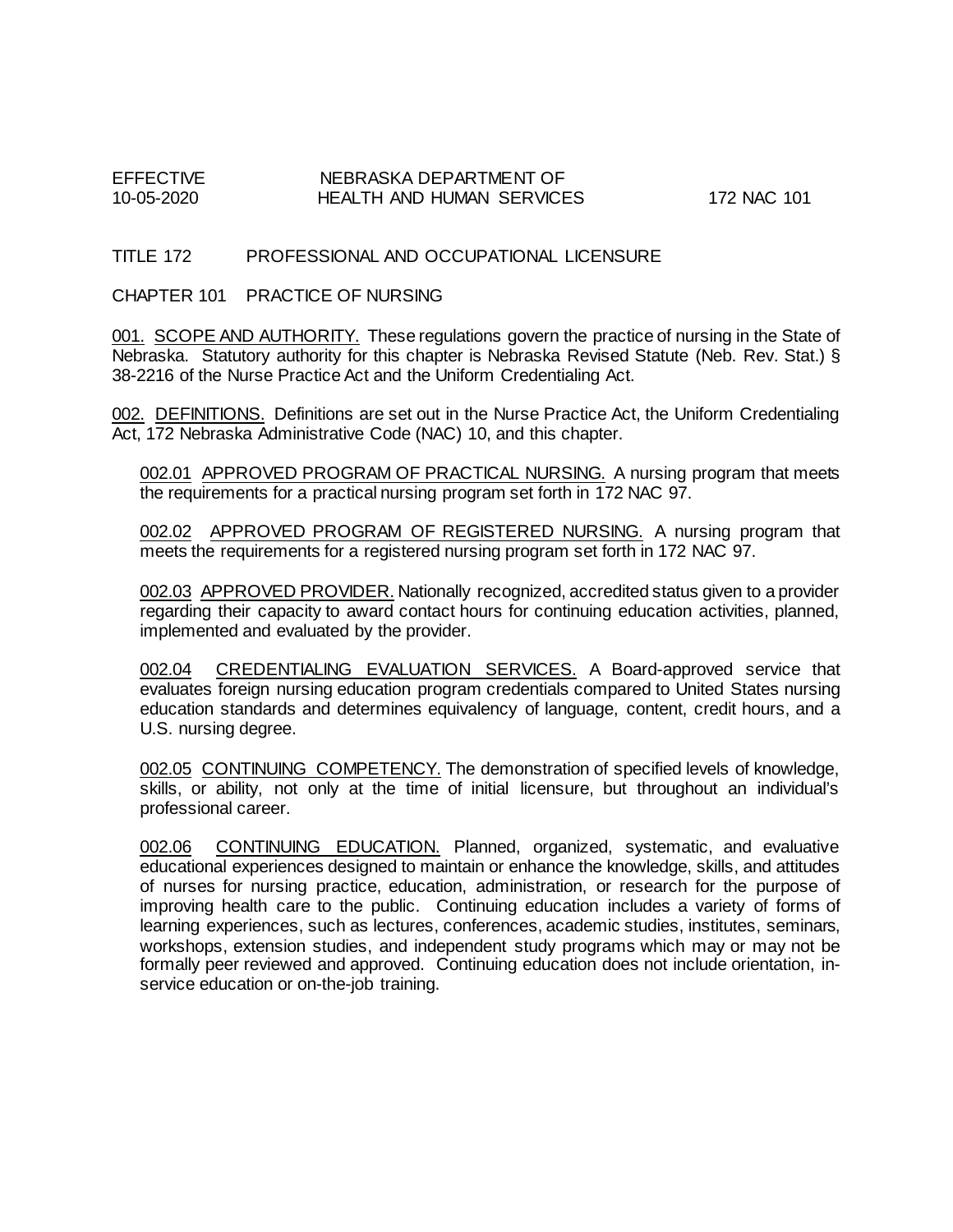002.07 CONTINUING EDUCATION OFFERING. A single continuing education activity that may be presented once, or repeated.

002.08 INSERVICE EDUCATION. Activities intended to help nurses acquire, maintain, and increase the level of competence in fulfilling his or her assigned responsibilities specific to the expectations of the employer.

002.09 LICENSED BY ENDORSEMENT. The granting of active status and the authority to practice to an individual who has been licensed in another jurisdiction and who meets the Nebraska licensure requirements.

002.10 LICENSED BY EXAMINATION. The authority to practice based on having passed the licensing National Council Licensure Exam (NCLEX).

002.11 THE NATIONAL COUNCIL LICENSURE EXAMINATION FOR PRACTICAL NURSES (NCLEX-PN®). The accepted examination for practical nursing licensure in Nebraska.

002.12 THE NATIONAL COUNCIL LICENSURE EXAMINATION FOR REGISTERED NURSES (NCLEX-RN®). The accepted examination for registered nursing licensure in Nebraska.

002.13 NURSYS™. The national database for verification of nurse licensure, discipline and practice privileges for registered nurses and licensed practical nurses licensed in participating jurisdictions, including all states in the Nurse Licensure Compact.

002.14 ON-THE-JOB-TRAINING. Informal instruction given by an employer to acquaint an employee with performance expectations related to a given task.

002.15 ORIENTATION. The method by which nursing staff are introduced to the philosophy, goals, policies, procedures, role expectations, and other factors needed to function in a specific work setting.

002.16 PEER REVIEWED AND APPROVED. Continuing education programs, offerings, or independent studies that are either provided by an approved or accredited provider or approved by an approved or accredited approver.

002.17 REFRESHER COURSE.A planned program of study which provides a review of basic knowledge and skills. The focus of a refresher course is the enhancement of clinical competency.

002.18 STATE BOARD TEST POOL EXAMINATION (SBTPE). The nationally accepted licensure examination for nurses that was the basis for registered nurse licensure in Nebraska between 1953 and 1981 and licensed practical nurse licensure between 1956 and 1981.

003. REQUIREMENTS FOR ISSUANCE OF LICENSE. To obtain a license to practice nursing in Nebraska, an individual must submit a complete application provided by the Department and provide documentation demonstrating that the applicant meets the licensing requirements of the Uniform Credentialing Act, 172 NAC 10, 172 NAC 2, and this chapter.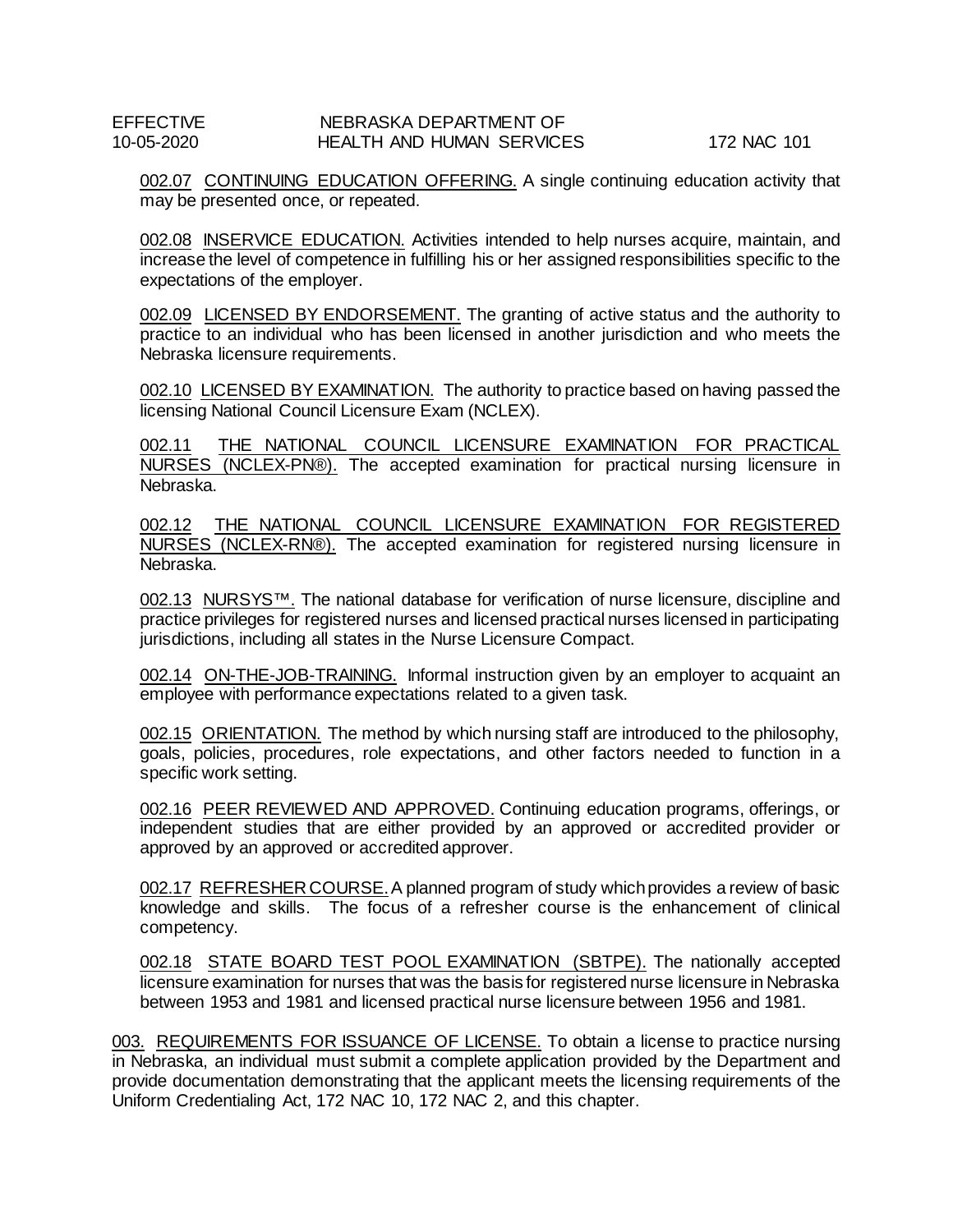003.01 LICENSURE BY EXAMINATION. General requirements for licensure as a practical nurse or a registered nurse by examination include requirements found in the Uniform Credential Act, 172 NAC 10, and the following:

- (A) Submit an official transcript documenting completion of the basic curriculum in an approved program of practical nursing or registered nursing; or a military program approved by the Board pursuant to Neb. Rev. Stat. § 38-1,141;
- (B) Graduates from non-English speaking practical nursing or registered nursing education programs must present evidence of successful completion of one of the following:
	- (i) Test of English as a Foreign Language (TOEFL®) paper version with a minimum score of 560;
	- (ii) Test of English as a Foreign Language (TOEFL®) computer version with a minimum score of 220;
	- (iii) Test of English as a Foreign Language Internet-Based Test (TOEFL® iBT) with a minimum score of 84 and a minimum speaking score of 26;
	- (iv) International English Language Testing System (IELTS) academic version with an overall score of 6.5 and a minimum score of 6.0 on all modules;
	- (v) Test of English for International Communication (TOEIC) with a minimum score of 780;
	- (vi) Michigan English Language Assessment Battery (MELAB) with a passing standard of 81 and speaking section score of 3; or
	- (vii) Pearson Test of English Academic (PTE Academic) 55 overall with no sub scores lower than 50 in each scored part;
- (C) Graduates of foreign nursing education programs taught in English should be directed to take an NCLEX preparatory review course;
- (D) Graduates of foreign nursing education programs will be required to have a transcript evaluation by a Board-approved credentialing review program; and
- (E) Pass the National Council Licensure Exam for Practical Nurses (NCLEX-PN®) or the National Council Licensure Examination for Registered Nurses (NCLEX-RN®).

003.02 LICENSURE BY ENDORSEMENT. General requirements for licensure as a practical nurse or a registered nurse by endorsement include requirements found in 172 NAC 10, and the following:

- (A) Be licensed in another state or jurisdiction;
- (B) Meet one of the following practice requirements for continuing competency:
	- (i) Graduated from an approved nursing program within the previous 5 years;
	- (ii) Practiced nursing for a minimum of 500 hours within the previous 5 years;
	- (iii) Completed a Board-approved review course of study within the previous 5 years;
- (C) Complete a NURSYS™ verification for all current and prior licenses in other states or jurisdictions:
- (D) Submit individual state licensure verifications from states not participating in NURSYS™;
- (E) Licensees from non-English speaking jurisdictions must present evidence of successful completion of one of the following if they have been working in a non-English speaking setting in the past 2 years:
	- (i) Test of English as a Foreign Language (TOEFL®) paper version with a minimum score of 560;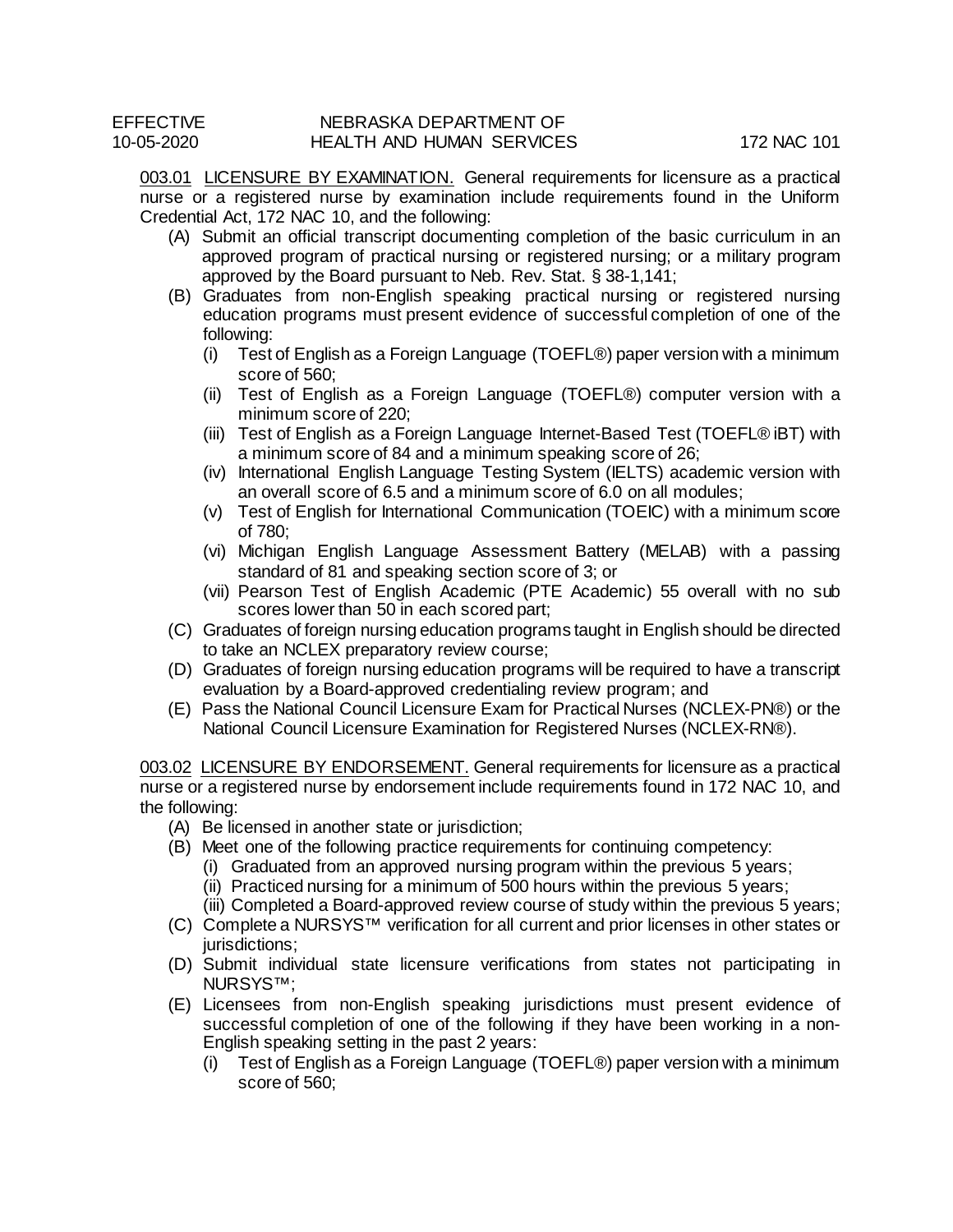- (ii) Test of English as a Foreign Language (TOEFL®) computer version with a minimum score of 220;
- (iii) Test of English as a Foreign Language Internet-Based Test (TOEFL® iBT) with a minimum score of 84 and a minimum speaking score of 26;
- (iv) International English Language Testing System (IELTS) academic version with an overall score of 6.5 and a minimum score of 6.0 on all modules;
- (v) Test of English for International Communication (TOEIC) with a minimum score of 780;
- (vi) Michigan English Language Assessment Battery (MELAB) with a passing standard of 81 and speaking section score of 3; or
- (vii) Pearson Test of English Academic (PTE Academic) 55 overall with no sub scores lower than 50 in each scored part;
- (F) Graduates of foreign nursing education programs may be required to have a transcript evaluation by a Board-approved credentialing review program; and
- (G) Graduates of Canadian registered nursing programs must have passed the English version of the Canadian Nurses Association licensure examination prior to 2015 or the National Council Licensure Exam for Registered Nurses (NCLEX-RN®).

003.03 TEMPORARY LICENSE. A temporary license will be issued for 60 days or until the expiration date of the current license in the other state, whichever occurs first. The temporary license may be extended by the Department. The temporary license becomes null and void if the regular license is issued or a final decision is made to deny the regular license.

003.03(A) DOCUMENTATION. The Department will accept as documentation of a current license in another state:

- (i) An official certification record from the other state or jurisdiction; or
- (ii) Certification or verification of licensure obtained through NURSYS*™*.

003.03(B) DESIGNATION. Persons holding valid temporary licenses pursuant to this section are entitled to use the designation registered nurse (RN) or licensed practical nurse (LPN).

003.02(C) TEMPORARY LICENSE FOR REFRESHER COURSE. Persons currently or previously licensed in another state or jurisdiction who have not graduated or practiced nursing for at least 500 hours within the past 5 years immediately preceding the date of application and who wish to enroll in a review course of study approved by the Board in order to obtain licensure pursuant to Neb. Rev. Stat. § 38-2225 and who meet all the other requirements for licensure in Nebraska may be issued a temporary license after submitting the following to the Department:

- (i) A completed application;
- (ii) Written validation from the institution conducting the review course of study of the duration of the course and that the individual has applied and been accepted for the course. For an individually designed review course, written validation of the dates of the clinical practice may be submitted from the supervising or collaborating nurse; and
- (iii) Documentation of current or previous licensure in another state or jurisdiction. Acceptable documentation consists of:
	- (1) An official certification record from the other state or jurisdiction; or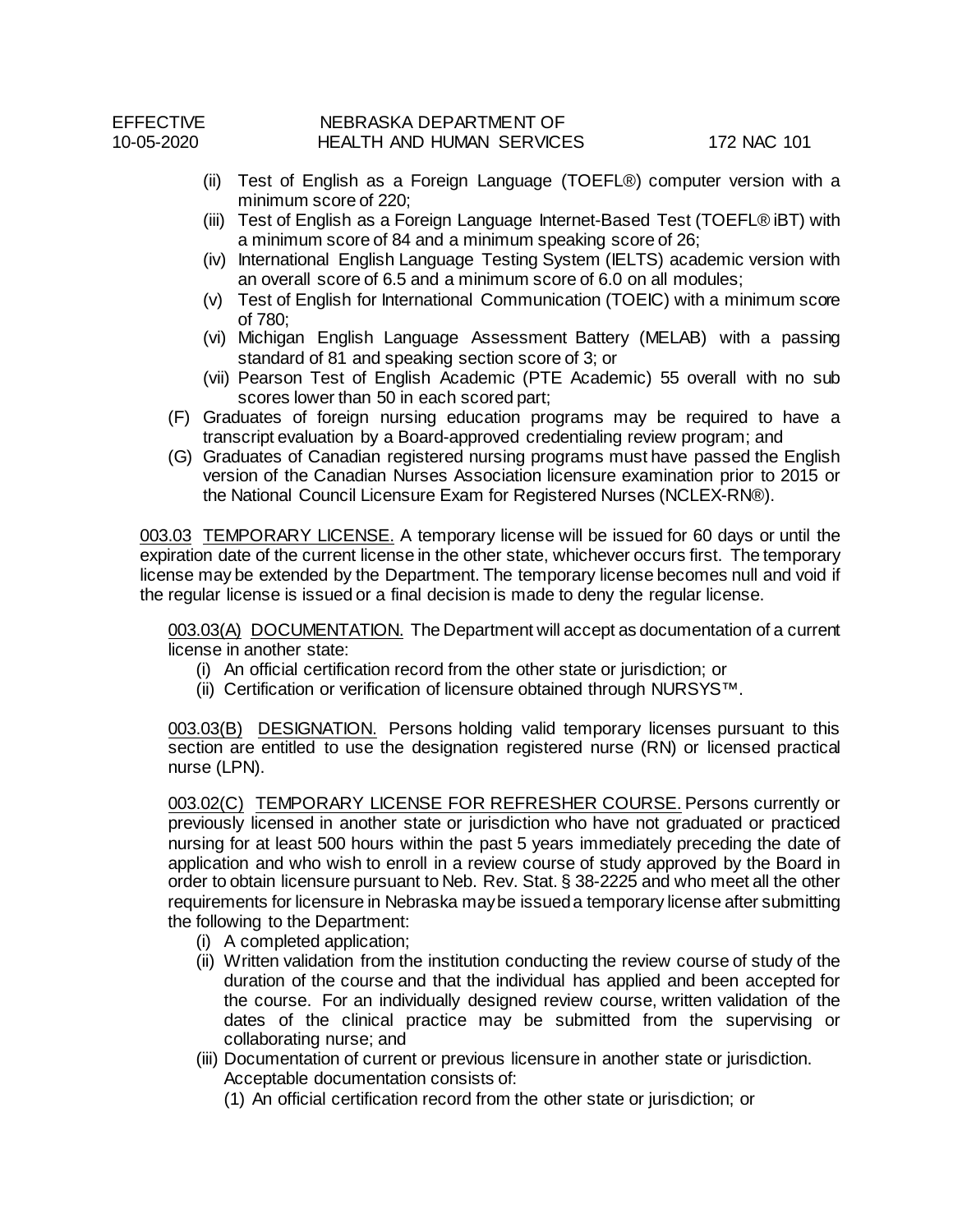(2) Certification or verification of licensure obtained through NURSYS*™*;

- (iv) The temporary license issued pursuant to this section:
	- (1) Is valid only for clinical practice undertaken as part of the approved course;
	- (2) Requires such practice to be supervised by a licensed registered nurse; and
	- (3) Entitles the holder to use the designation registered nurse or licensed practical nurse.

004. RENEWAL, WAIVER OF CONTINUING EDUCATION, AND INACTIVE STATUS. The applicant must meet the requirements set out in 172 NAC 10. All registered nurse licenses expire on October 31 of each even-numbered year. All practical nurse licenses expire on October 31 of each odd-numbered year.

005. CONTINUING COMPETENCY REQUIREMENTS. Each person holding an active nursing license in the State of Nebraska must, on or before the date of expiration of the license, comply with the continuing competency requirements for his or her profession, unless the requirements are waived in accordance with 172 NAC 10.

005.01 DOCUMENTATION. For purposes of license renewal, the applicant must document continuing competency by having:

- (A) Graduated from an approved nursing program within the previous 2 years;
- (B) Graduated from an approved nursing program in more than 2 but less than 5 years and have completed 20 contact hours of nursing continuing education from an approved provider within the last 2 years;
- (C) Practiced nursing for a minimum of 500 hours within the last 5 years and have completed 20 contact hours of nursing continuing education from an approved provider within the last 2 years;
- (D) Completed a Board-approved refresher course of study consisting of a minimum of 75 contact hours approved by the Board within the last 5 years;
- (E) Obtained and maintained current certification in a nursing specialty granted by a nationally recognized certifying organization for nursing; or
- (F) Developed and maintained a portfolio that includes the licensee's current continuing competency goals and evidence or verification of professional activities to meet those goals. Such evidence may include, but not be limited to, specialized training or experiences, continuing education, employer performance evaluation, or other evidence of demonstrated competency.

005.02 CONTINUING EDUCATION. 20 hours of nursing continuing education from an approved provider are required for renewal of a nursing license. The Board does not preapprove continuing education offerings, but may accept as continuing education for reinstatement of a license or license renewal, the following learning experiences:

- (A) Academic courses in an accredited post-secondary institution that are related to the specific knowledge or technical skills required for the nursing practice role;
- (B) Courses or offerings related to the scientific knowledge for the practice of nursing including basic and advanced courses in the physical, social, and behavioral sciences; and
- (C) Courses or offerings related to the application of scientific knowledge to patient care.